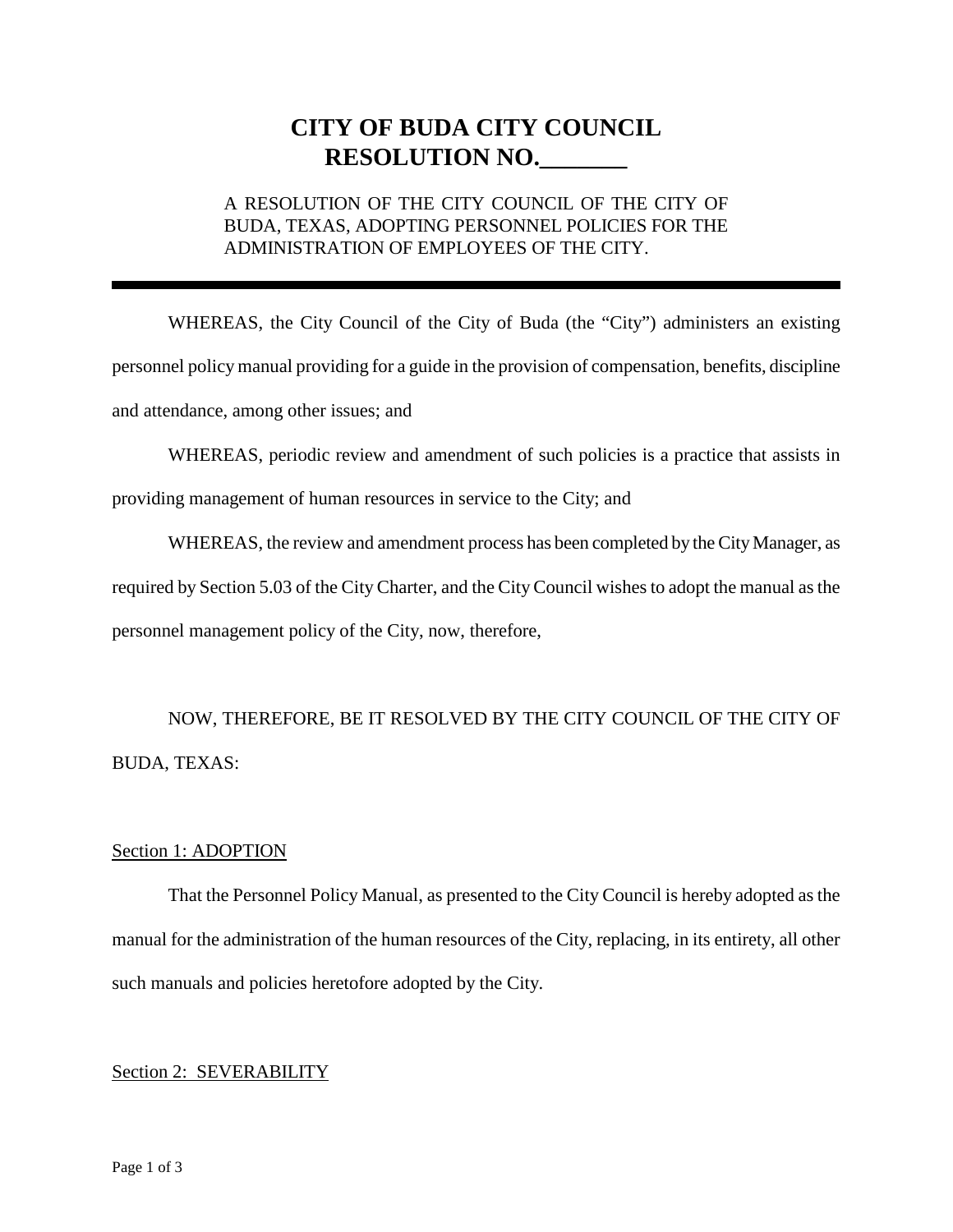That it is hereby declared to be the intention of the City Council of the City of Pflugerville that the phrases, clauses, sentences, paragraphs, and sections of this Policy are severable, and if any phrase, clause, sentence, paragraph or section of this Policy should be declared unconstitutional by the valid judgment or decree of any court of competent jurisdiction, such unconstitutionality shall not affect any of the remaining phrases, clauses, sentences, paragraphs or sections of the Policy, since the same would have been enacted by the City Council without incorporation in this ordinance of any such unconstitutional phrases, clause, sentence, paragraph or section.

#### Section 3: PROPER NOTICE AND MEETING

It is hereby officially found and determined that the meeting at which this Resolution was adopted was open to the public and that public notice of the time, place and purpose of said meeting was given as required by the Open Meetings Act, Chapter 551 of the Texas Government Code.

### Section 4: EFFECTIVE DATE

This ordinance shall be effective upon passage.

ADOPTED AND APPROVED this the \_\_\_\_\_\_\_\_ day of \_\_\_\_\_\_\_\_\_\_\_\_, 2013.

### CITY OF BUDA, TEXAS

 $BY:$ 

*MAYOR, CITY OF BUDA*

ATTEST: